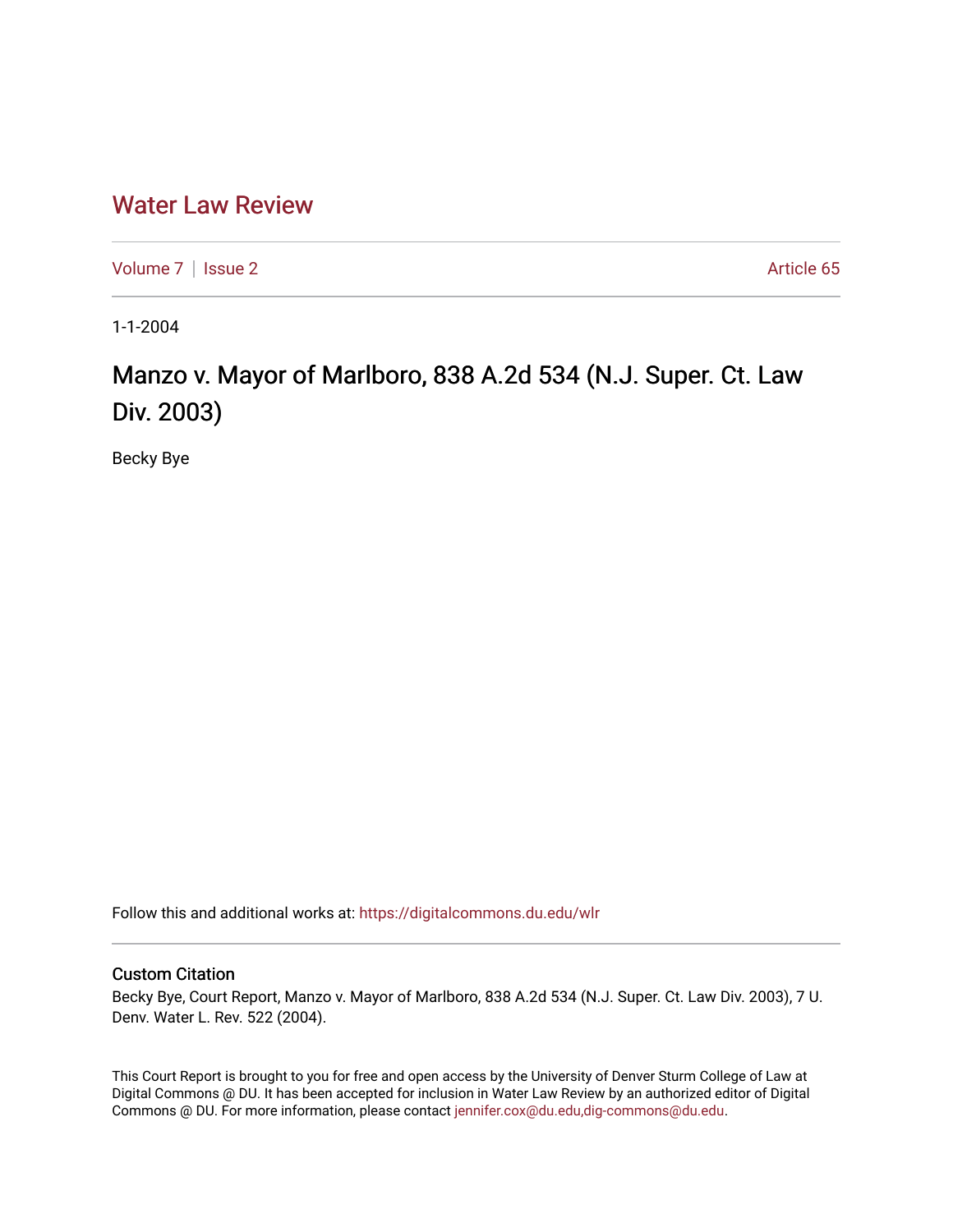of the relevant factors. Thus the court found a regulation can only be set aside if it is proved to be arbitrary or capricious, plainly transgresses the statue it purports to effectuate, or alters the terms of the statute and frustrates the policy embodied in it.

The court found DEP's adoption of LPM to delineate wetlands did not flout the enabling statue or undermine the legislative intent. Since DEP classifies wetlands supporting the habitats of threatened or endangered species, the court noted that LPM broadens the inquiry to include habitats of actual sightings or physical evidence of these species, and contiguous wetlands that contain the natural characteristics that make the wetlands suitable for species to populate. The court held that because endangered or threatened species are not stationary many rare species require continuous blocks of habitat. Furthermore, rapid suburbanization of landscape could lead to the loss and degradation of critically important wild life habitats. The court concluded the adoption of a more protective approach through LPM was neither inconsistent with governing statue, unsupported by the record, nor arbitrary or capricious. Thus, the court concluded that the adoption of LPM did not exceed DEP's statutory mandate.

*D.M. Shohet*

Manzo v. Mayor of Marlboro, **838 A.2d** 534 **(N.J.** Super. Ct. **Law Div. 2003)** (holding township may enact ordinances using residential cluster development to reduce pollution in nearby streams and waters).

Rose Manzo and Morgan Estates ("Manzo") filed suit against Marlboro Township ("Marlboro") challenging Marlboro's Zoning Ordinance in the Monmouth County Superior Court. Manzo alleged that (1) the Zoning Ordinance was inconsistent with the Township's Master Plan, (2) the ordinance represented fiscal zoning, (3) Marlboro improperly sought to reduce residential development density, (4) the ordinance violated the Fair Housing Act by discriminating against families with children, and (5) the means Marlboro used to achieve its stated goal were unreasonable. The court dismissed each of Manzo's claims.

The estate of Rose Manzo owned 167 acres of undeveloped land in Marlboro. Manzo and Morgan Estates, L.L.C. ("Morgan Estates") entered in an option agreement for Morgan Estates to purchase the property by 1999. The property was divided into quadrants by streams, ultimately running into Big Brook, which runs along the northern boundary of the property. Until August 1999, the property was zoned for lots of 30,000 square feet, similar to other properties in the area. In the same month, Manzo and Morgan Estates executed the prior agreement, and soon thereafter, Marlboro created a new zoning district named the Stream Corridor Preservation Residential District-Il ("SCPRD-II"). The SPRCD-II required a minimum lot size of 80,000